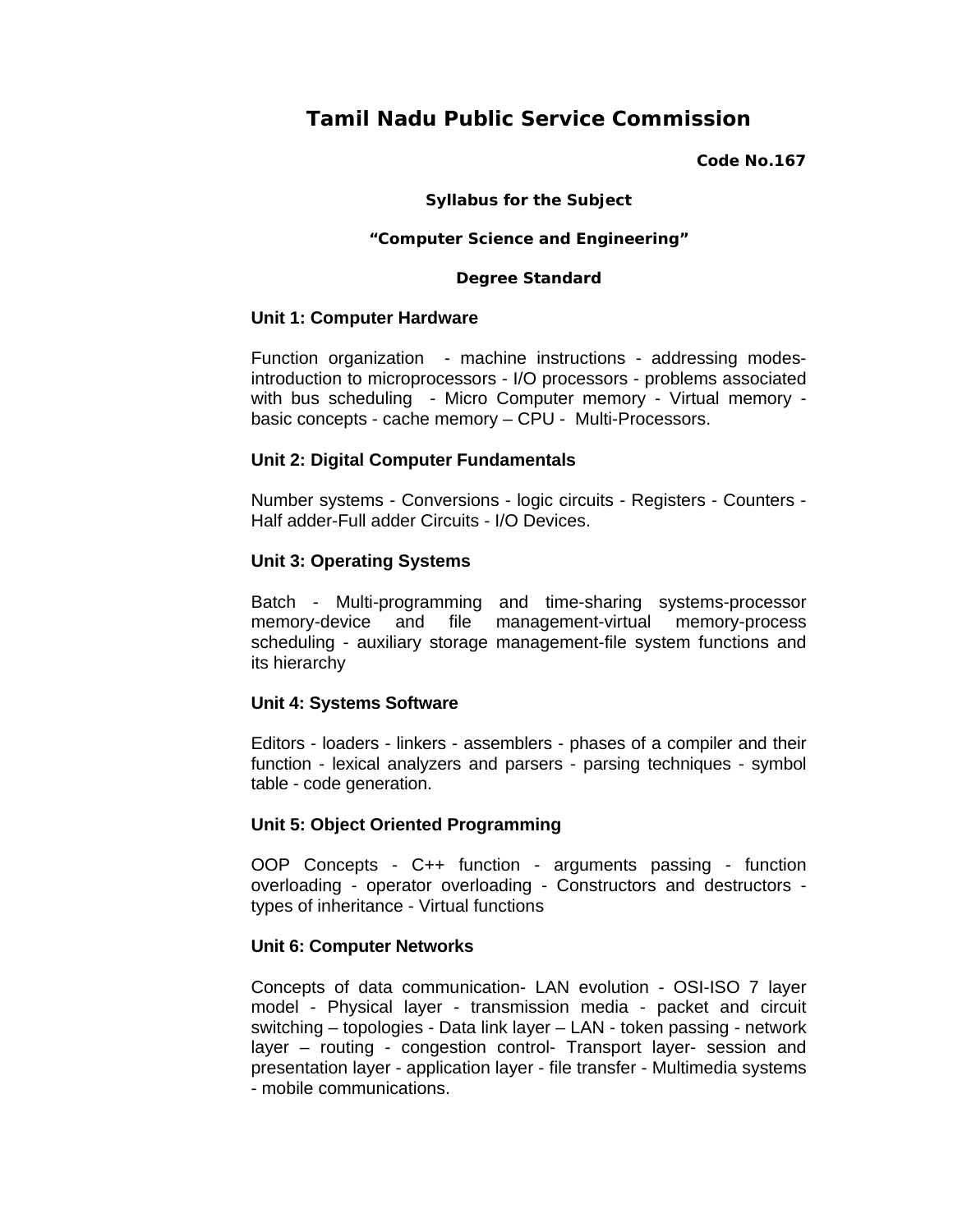# **Unit 7: Relational Database Management Systems**

Data models - relational database - SQL Data Manipulation - functional dependency - Normal forms - Design and implementation of typical data base systems - internal and external consistency - Concurrency Control techniques.

# **Unit 8: Application Software**

Word Processing – Creation – Formatting Page - Layout –Spell Checking - Printing – Mail merge - Dictionary management – Macros – Templates - Spread Sheets – Cells - Formulae – Sheets –Statistical functions – Graphs.

# **Unit 9: Internet**

Browsers - URL definitions - WWW - Client/Server architecture in internet - domain name extension types - addressing Scheme – Hypertext Transfer Protocol (http) - Search Engines – email – Composing – Attachments.

# **Unit 10: PC Maintenance and Troubleshooting**

PC hardware Components - Microprocessors in PC motherboard Circuits - Printer Controller - disk controller (floppy and hard) - display adapter- auxiliary subsystems (Serial port-Real time clock-LANmemory expansions & backup) - installation & preventive maintenance - Trouble shooting (Nature of faults - types of faults - systematic trouble shooting – diagnosis – rectifications - diagnostic software - problems in mother board-printer interface - serial port - display adapter - disk drives

## **Reference Books**

- **1.** John P. Hayes, "Computer Architecture and Organization", Third Edition, Tata McGraw Hill, 1998.
- **2.** Morris Mano, "Digital Design", Third Edition, Pearson Education, 2002.
- **3.** Silberschatz, Galvin and Gagne, "Operating System Concepts", Sixth Edition, John Wiley & Sons Inc 2003.
- 4. Andrew S. Tanenbaum, "Modern Operating Systems", Second Edition, Addison Wesley, 2001.
- 5. Dhamdhere D M, "Systems Programming & Operating Systems", Tata McGraw Hill.
- 6. Balagurusamy E,"Object Oriented Programming using C++", Tata McGraw Hill.
- 7. Andrew S. Tanenbaum, "Computer Networks", Fourth Edition, Pearson Education, 2002.